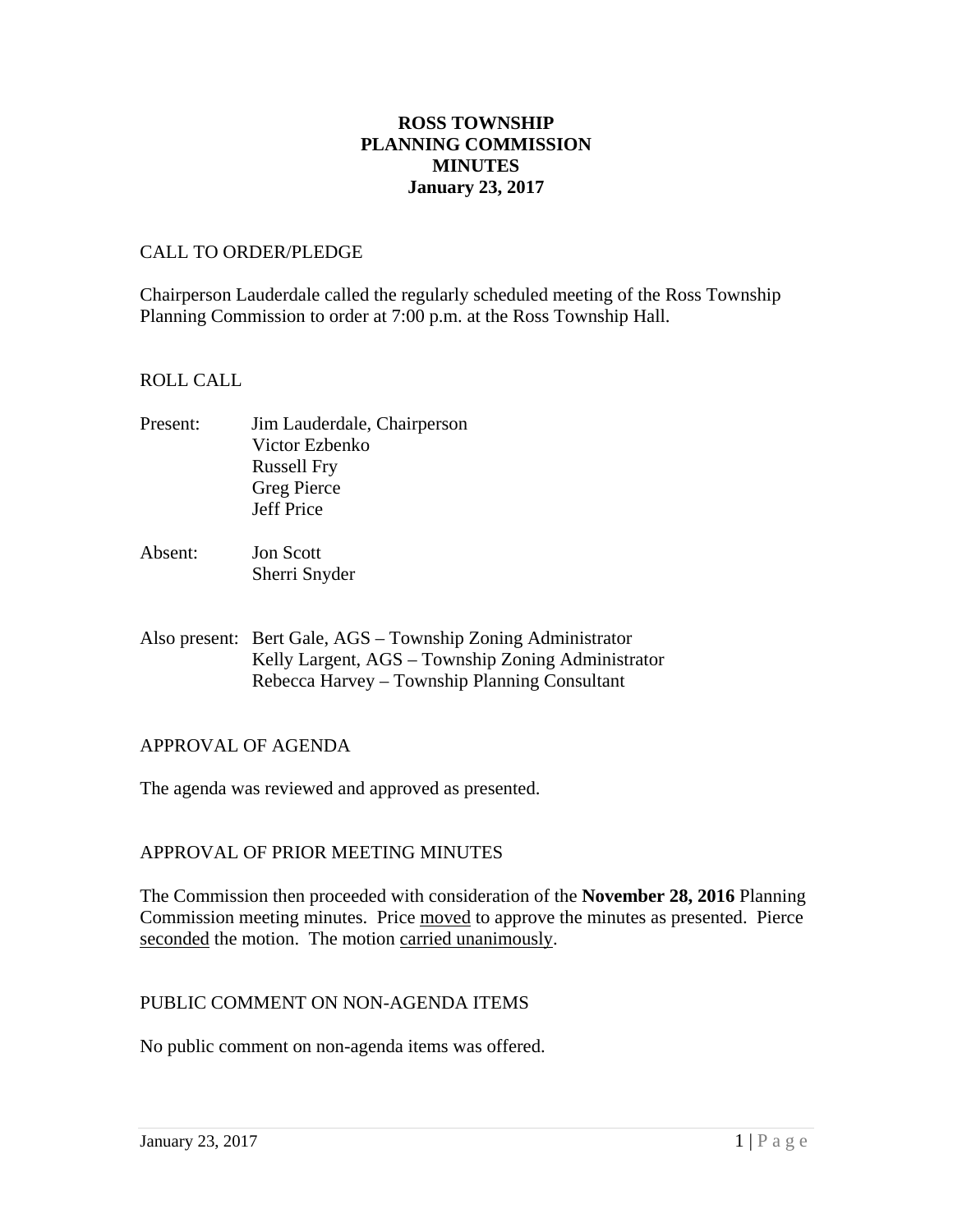#### NEW BUSINESS

1. Site Plan Review – Gull Lake Sewer & Water Authority

The next matter to come before the Planning Commission was consideration of the request by Gull Lake Sewer & Water Authority for Site Plan Review of the proposed construction of a 38 ft x 62 ft building for additional office space and equipment/vehicle storage. The subject property is located at  $7722$  North  $37<sup>th</sup>$ Street and is within the R-3 District.

Rich Pierson was present on behalf of the application. He provided an overview of the proposal, noting that a similar building had been proposed in 2009 but never constructed. Pierson stated that the proposed building has been increased in size to 38 ft x 62 ft to allow for additional office space.

Chairperson Lauderdale noted that the building is proposed for additional office space and will function as a principle building per the Zoning Ordinance. As such, it will not be subject to the accessory building height restrictions.

No public comment was offered on the matter.

In response to questions, Pierson stated the overhead doors are primarily located on the east side of the building toward the interior of the property, but that one overhead door will face M-89 and be served by a driveway.

Chairperson Lauderdale referenced the application material and the Site Plan Review Summary (dated January 16, 2017) provided on the request. The Commission then proceeded with a review of the application pursuant to Section 21.4 – Site Plan Review (Content). The following site plan requirements were waived pursuant to Section 21.4 T. 1.:

Subsection C. – surrounding building locations have not been shown but are reflected on the 2009 site plan.

Subsection D. – the operation is not proposed to be expanded; increased parking is not required.

Subsection F.  $& O.$  – sealed plans, building elevations and floor plans have now been provided.

Subsection M. – property surveyor has not been shown but is reflected on the 2009 plan.

It was further concluded that the proposed building does not significantly alter the 2009 site plan review conclusions; the building is proposed to be located in a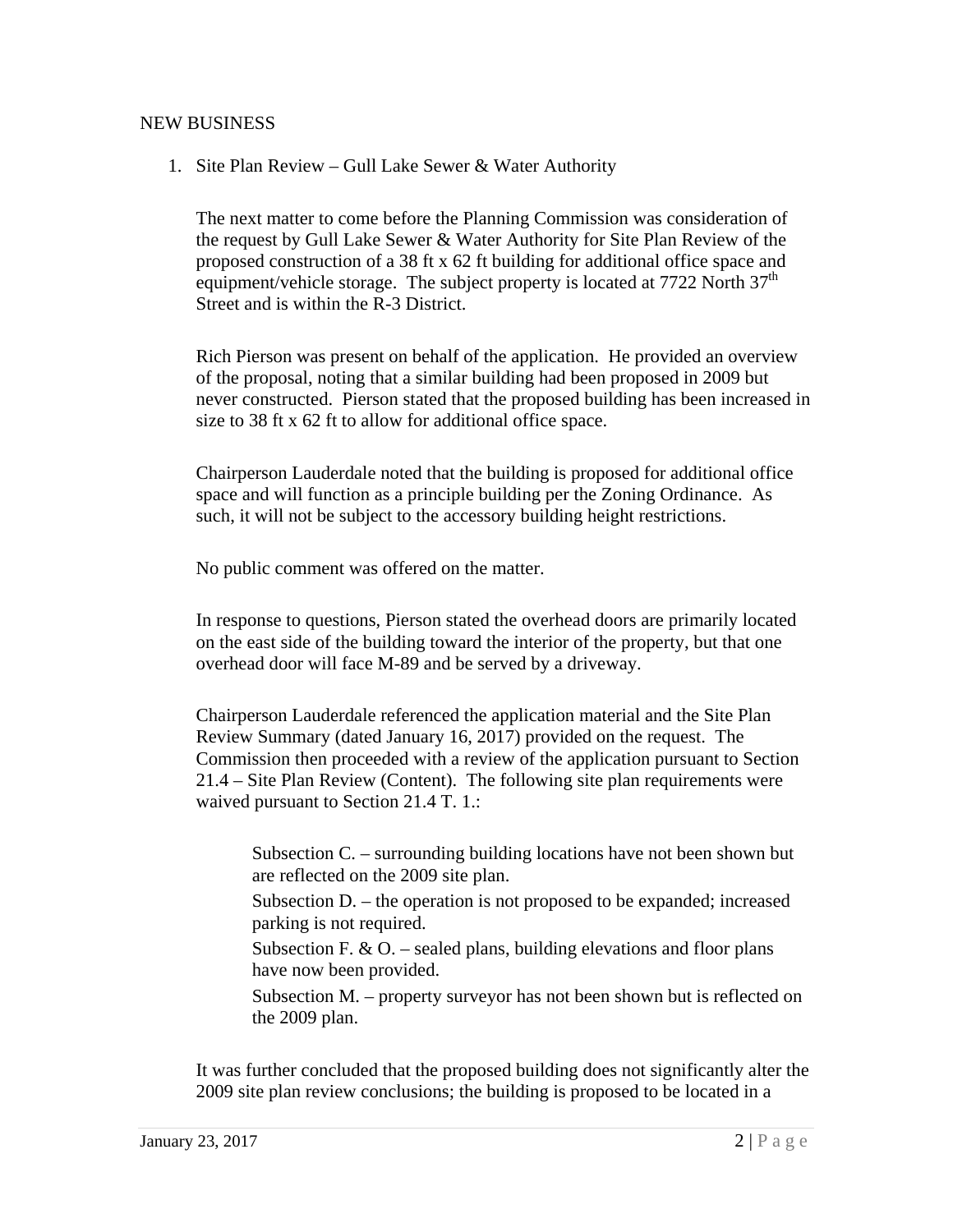developed area and will require minimal site disturbance; and, the proposal meets the Site Plan Review Criteria set forth in Section 21.6 B.

Fry moved to grant Site Plan Approval for the proposed 38 ft x 62 ft building on the subject site based upon the review findings of Sections 21.4 and 21.6 B. and noting the site plan waivers previously granted. Price seconded the motion. The motion carried unanimously.

2. 2017-2018 Planning Commission Budget

Chairperson Lauderdale referenced the Department Budget Request 2017-2018 (Planning Commission) provided. The Commission conducted a line item review noting the following:

- the Professional Services budget does not reflect estimated costs for the review/update of the Master Plan;
- the review/update of the Master Plan will require additional discussion with the Township Board and associated costs can be addressed through separate action;
- understanding that the Master Plan costs are not reflected in the budget, the \$6500 budgeted for planning consulting services should be adequate to cover 2017 services and any potential rate increase in 2018;

The Commission concluded that the amounts for each line-item in the 2017-2018 budget are acceptable, with agreement that the review/update of the Master Plan will be addressed separately.

## UNFINISHED BUSINESS

1. Establish Public Hearings

Chairperson Lauderdale noted that public hearings for the following proposed text amendments are required:

- Section 17.2.B.1. and 4. Boathouse and Dock Regulations *accepted for public hearing on August 22, 2016*
- Section 22.4 C. Repair, Maintenance and Restoration of Nonconforming Use or Building/Structure – *accepted for public hearing on November 28, 2016*

Fry moved to schedule public hearings on the previously noted text amendment proposals for the February 27, 2017 Planning Commission meeting. Price seconded the motion. The motion carried unanimously.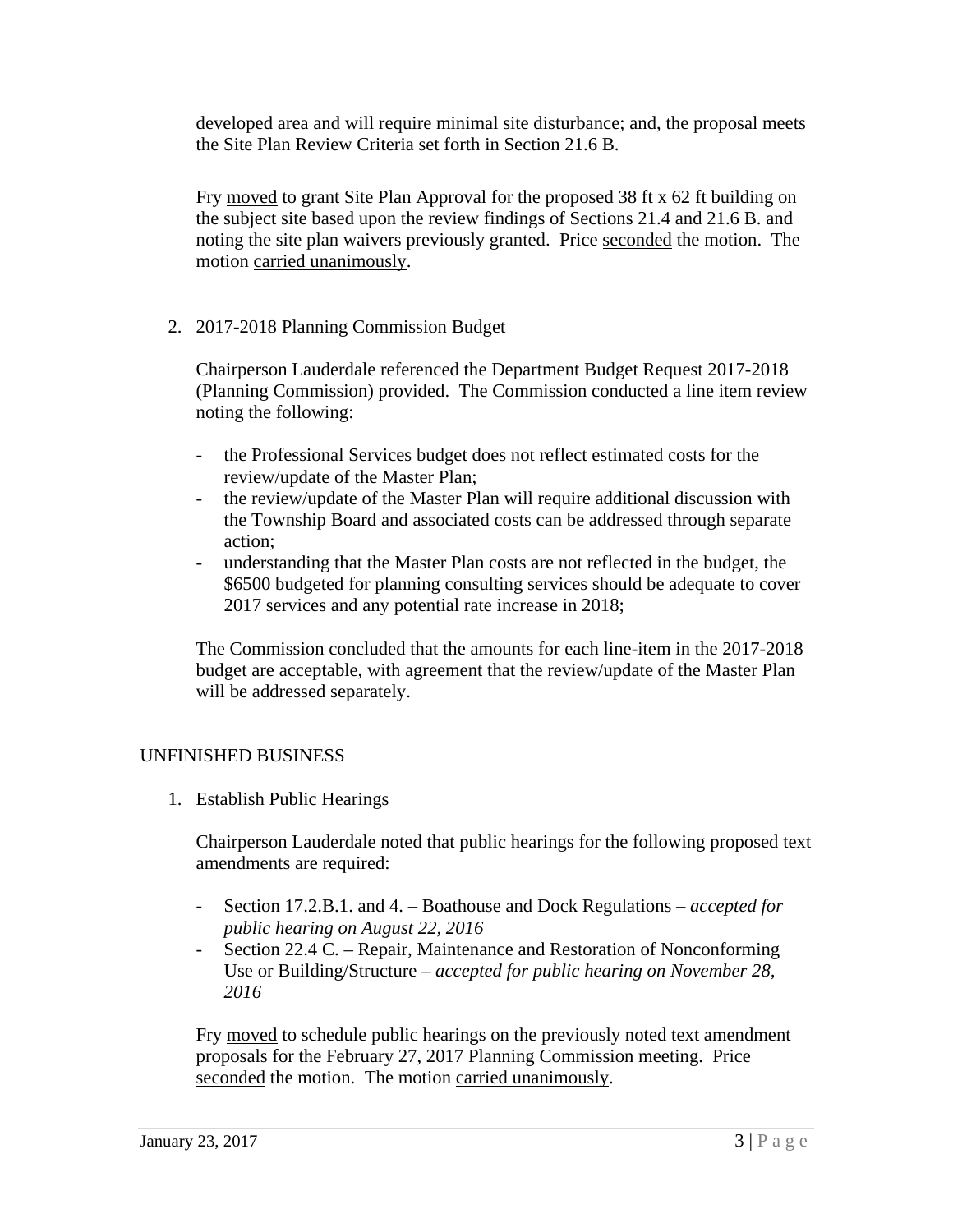### 2. Sign Ordinance

Chairperson Lauderdale referenced previous discussions held regarding needed changes to the sign ordinance to address content-neutral sign requirements. Harvey reported that she is in conversation with Attorney Thall in the preparation of revisions to the sign ordinance and that the draft text will be ready for presentation/discussion in February.

### 3. Watershed Protection Strategies

Chairperson Lauderdale referenced the January 10, 2017 discussion of the Planning Commission wherein it was agreed that revisions to Section 21.4 - Site Plan Review Content and Section 21.6 B. – Site Plan Review Criteria to include content requirements and criteria related to water resource protection, such as storm water, groundwater, shoreline management, wetlands, soil erosion, and surface water, is an appropriate first step. He noted that Harvey had been directed to prepare draft text for Planning Commission consideration in January.

Harvey provided an overview of the draft text provided, noting the provision of alternate text to demonstrate a variety of approaches available. Planning Commission review of the draft text ensued wherein the following was noted:

- Section 21.4 accept first 4 bullets; prefer the 2 bullets set forth in the second text option for the drainage plan standard
- Section 21.6 prefer the 2 bullets set forth in the second text option; the second text option has more substance and is easier to understand

Harvey was directed to revise the draft text per the discussion of the Planning Commission for consideration in February.

Discussion then ensued regarding the implementation of the proposed criteria, with specific reference to its application only to land use that requires site plan review and the cost of implementation/compliance.

4. Article 20, Item 13.B.2. – Access from a County Primary Road or State Trunkline

Chairperson Lauderdale referenced Planning Commission discussion of the matter in November and its determination that: 1) the Ordinance should be amended to include a definition(s) of whatever roadway classification is to be referenced, and 2) that the 46 special land uses identified in Article 20 should be reviewed and an assessment made for each use regarding the merit of a frontage and/or access standard based on roadway classification.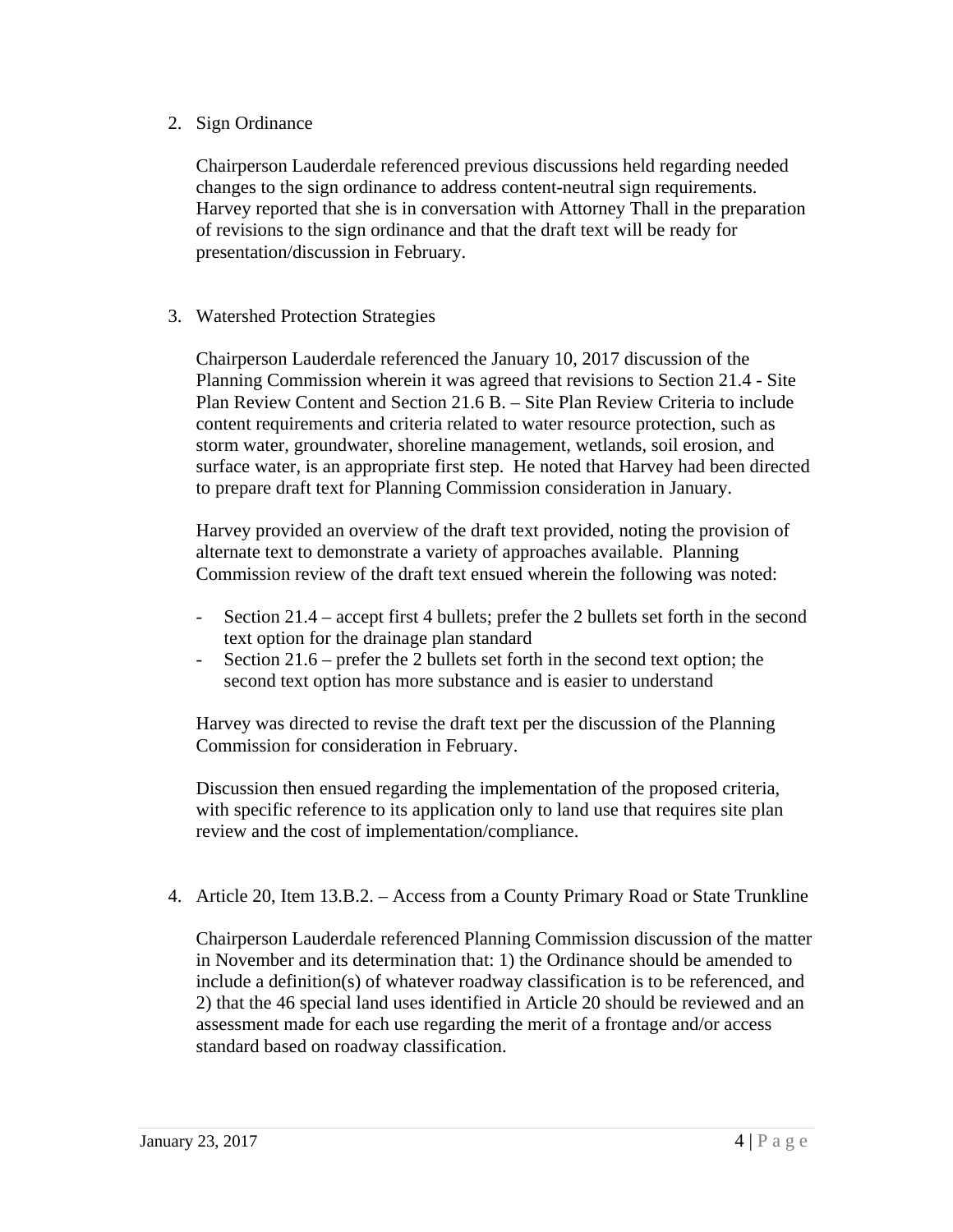It was generally agreed that access may be an issue depending on the traffic generation of a particular land use, the nature of the traffic generated (ie commercial vehicles), and the districts in which the land use is allowed. It was noted that the application of a frontage requirement is more related to limiting the location options of a particular land use beyond its zoning classification due to potential roadway impacts.

After clarification of the objectives of access and frontage standards, it was further agreed that both require that the road classification references in the Ordinance be clarified.

It was determined that Planning Commission members would review each special land use referenced in Article 20 as it relates to the need for an access and/or frontage requirement and that the criteria used in conducting the review of each use should be offered to support the assessments. Continued discussion of the matter was scheduled for February.

5. Master Plan Summary by Beckett & Raeder

Due to the lateness of the hour, discussion of the matter was postponed to the February meeting.

## REPORT FROM TOWNSHIP BOARD

In the absence of Scott, Chairperson Lauderdale read a written synopsis of Township Board activity provided by Scott. He noted general Township Board support for the Planning Commission's proposal to address watershed protection elements in the site plan review process, and provided updates on actions/discussions involving road funding, the review/update of the Master Plan, and the potential for a trailhead park at M-89/38<sup>th</sup> Street.

# REPORT FROM ZONING BOARD OF APPEALS

Chairperson Lauderdale stated that the Zoning Board of Appeals met in December and considered and denied a variance request from the minimum lot width/frontage and lot width to depth ratio requirements. He noted that the request was then reconsidered at the January meeting in light of the applicant's absence in December and earlier miscommunication from the Township, and was again denied by the Board.

He further noted that the Zoning Board of Appeals also considered and granted a front setback variance request and a variance request from the front, side, and rear setback and lot coverage requirements on a nonconforming lot at the January meeting.